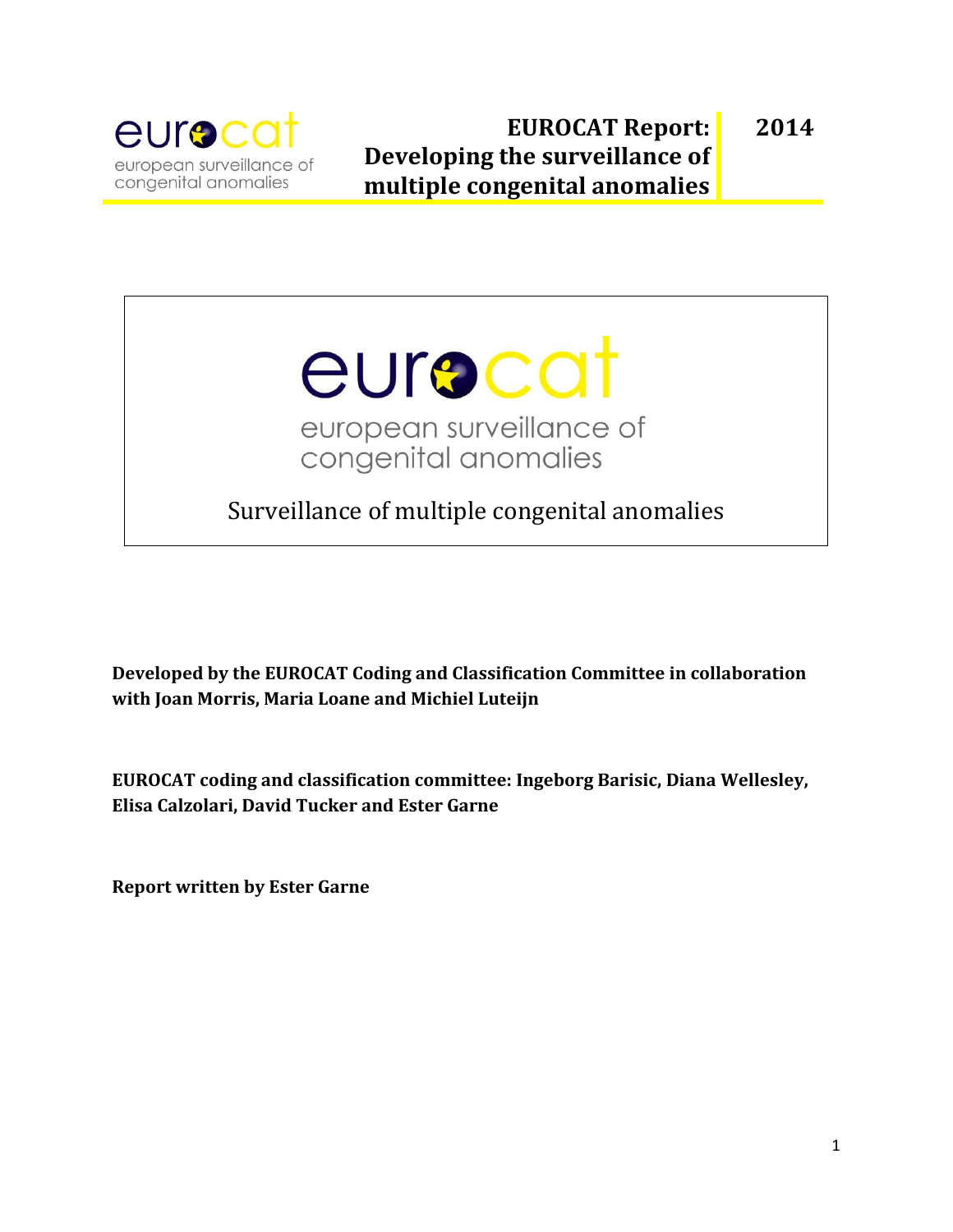## **Surveillance of multiple congenital anomalies in EUROCAT**

Text from WP5 in Joint Action 2011-2013:

**5.3 A computer algorithm has been developed to filter multiply malformed cases needing geneticist review. This algorithm and a website review tool will be implemented to enable separate surveillance of isolated and multiply malformed cases (for WP4, WP6, WP9).** 

#### **Short background**

The EUROCAT multiple congenital anomaly algorithm has been continuously developed and improved since 2004. A paper published in 2011 describes the methodology (Garne, Birth Defects Research). The aim of the algorithm is to classify congenital anomaly cases into isolated and multiple congenital anomalies. This classification has been used in many EUROCAT studies and publications on specific congenital anomalies. The long-term aim is to implement routine surveillance of isolated and multiple congenital anomalies separately.

The computer algorithm allocates 90% of all cases into a classification group. Approx. 10% of cases are potential multiple cases and these cases are manually reviewed by three EUROCAT geneticists to reach agreement for classification as true multiple congenital anomaly cases or allocation to another group. In the beginning, this review was done manually with the output being available for specific studies, but not transferred back to the EUROCAT central database.

#### **Web based review**

A web based system for review of cases has been developed by James Demsen, which allows easy and fast review of many cases and transfer of the final decision back to the central database. Cases for review are uploaded to website by Maria Loane. The three geneticists (Diana Wellesley, Ingeborg Barisic and Elisa Calzolari) review the cases on the website. If two geneticists agree on a case classification, this will be the final decision. If all three geneticists disagree or one of them classify the case for query, the moderator (Ester Garne) takes the final decision.

Three years of EUROCAT data (2009, 2010 and 2011) have now been reviewed and classified through the web based system with final decisions on individual cases taken at the coding meeting in Zagreb in June 2013. A total of 3946 cases are now available for analysis and surveillance.

#### **How to do surveillance of multiples?**

The main aim is to detect new associations/combinations of anomalies, detect increasing trends of overall or specific combinations of multiple anomalies and detect other changes in the overall multiple congenital anomaly population.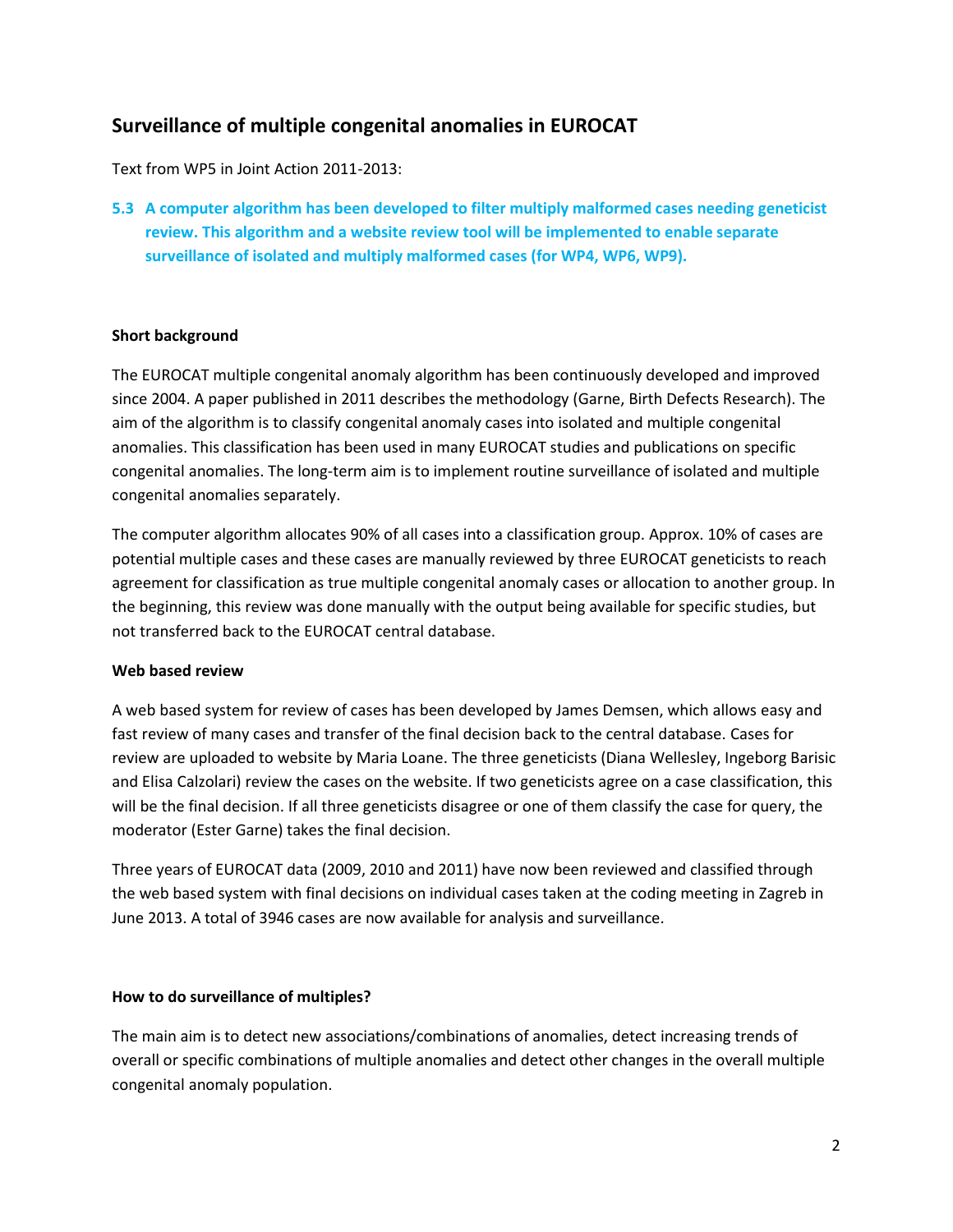Surveillance of multiple congenital anomalies can be done in many ways: over time, by geographical differences, by subgroup combinations, by combination of ICD10 codes, search for new associations. As multiple congenital anomalies are rare and specific combinations of anomalies are very rare, the surveillance needs to be done using the pan-European data and not individual registry data.

The first preliminary data output for surveillance was presented by Joan Morris at the coding meeting in Berlin February 2013. This first output was a cluster analysis based on ICD10 codes in the Q-chapter. Looking at the data it became clear that using individual ICD10 codes raised issues related to use of unspecified codes, short codes and codes often used to describe minor anomalies.

From July 2013 Joan Morris and Ester Garne have worked together on the final dataset to find the best way of defining the output of data for the multiple congenital anomaly surveillance. The second data output included all EUROCAT subgroups, live and stillbirths only, males and females and combined and described combinations of 2 or 3 subgroups (email Joan Morris July 12.th). The main problem in this data output was the frequent occurrence of the sequence subgroups in combinations more frequent than expected, the respiratory subgroup occurring with congenital anomalies with secondary lung hypoplasia, and CHD combined with situs inversus. The number of less frequent associations was higher than the number of more frequent associations.

As all TOPFA in the multiple dataset are known to have at least two anomalies, as TOPFA for structural congenital anomalies takes places later than TOPFA for chromosomal defects and as some very severe anomalies would be kept outside the surveillance, we decided to include all birth types in the multiple surveillance. A table with mainly subgroups based on organ systems was prepared in August 2013 by Ester (21 subgroups) and used for the third data output (Table 1). This step reduced the number of combinations occurring together more frequently than expected very much for both 2 and 3 anomalies combined (Table 2). Most of these combinations are known associations. The number of subgroups included seems to be too small. A new extended list was prepared during a meeting in London (Joan and Ester) on October 1.st with 60 subgroups (Table 3). The output (excel document November 2013) is for discussion at the coding meeting in London November 20.th. Number of "less frequent" associations is still higher than the number of "more frequent" associations and most "more frequent" associations are well-known.

Text from Joan for the 4.th data output November 2013:

*I have done the analyses in several ways …*

*I* have redone the analysis on the data set Maria sent – so you have a spreadsheet with several pages.

- *1. All males & females compared* 
	- *a. with all babies with at least two or more anomalies ie multiples data set*
	- *b. With all babies with one anomaly ie EUROCAT data set*
- *2. Males compared* 
	- *a. with all babies with at least two or more anomalies*
	- *b. With all babies with one anomaly*
- *3. Females compared* 
	- *a. with all babies with at least two or more anomalies*
	- *b. With all babies with one anomaly*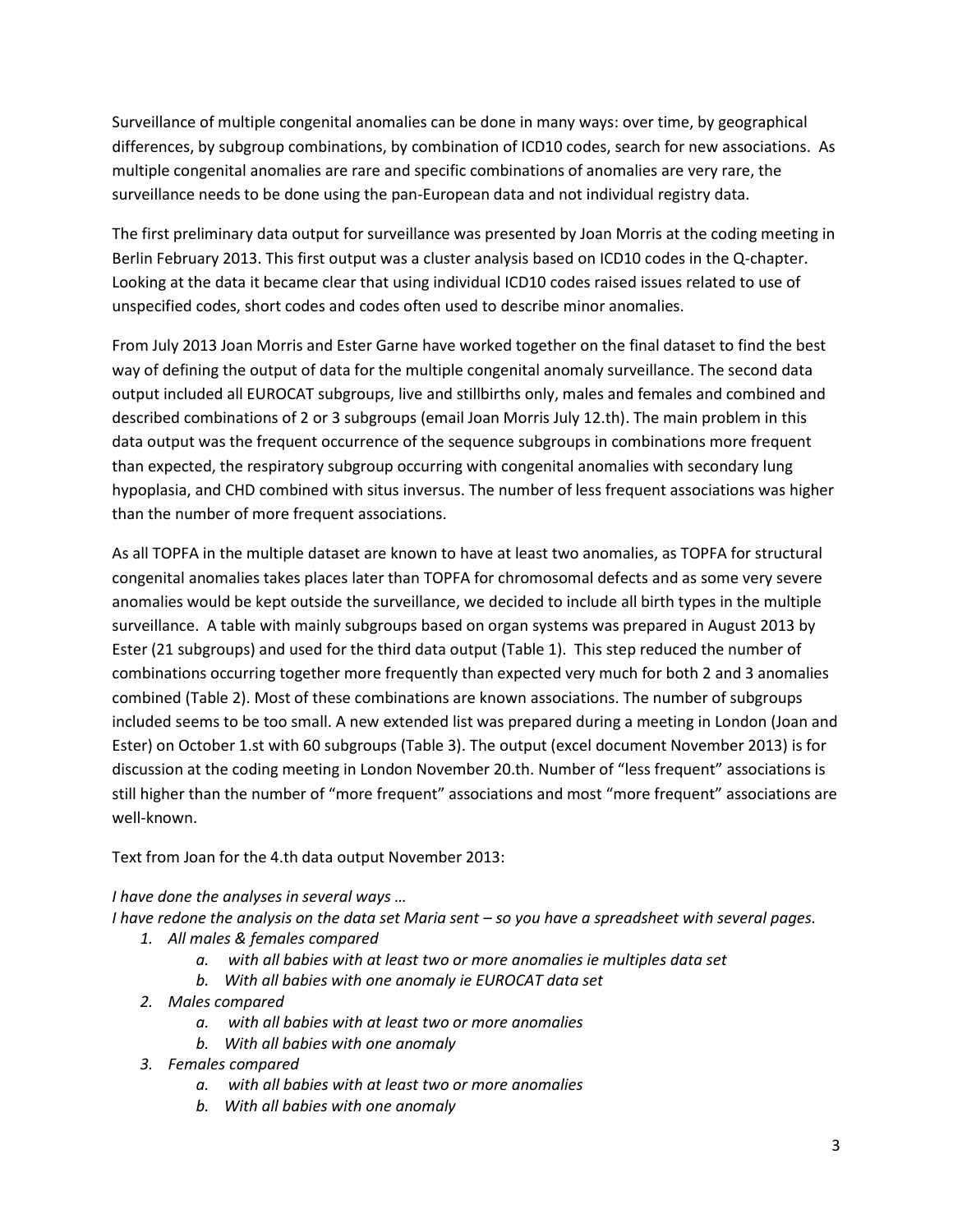- *4. Occurrence of three anomalies compared with babies with at least two or more anomalies*
	- *a. Females only*
	- *b. Males only*
	- *c. Males & Females combined*

*I have been a bit more inclusive and have listed the anomalies with P < 0.01 as well as the FDR criteria – it perhaps gives us more to discuss.*

*I* have also rerun the analysis excluding all the times situs inversus occurs with any cardiac anomaly – it *does not make much difference to any of the analysis* 

#### **Agenda and Minutes of the Multiple Surveillance Discussion in London November 20.th 2013:**

Black: agenda questions

#### Red: minutes

We will ask Maria to upload 2008 potential multiple data for review together with the 2012 dataset in spring 2014

Agree on final list of subgroups to use

Respiratory subgroup, situs inversus and others

We will not include the respiratory subgroup (Joan will delete from the output tables)

We will keep the situs inversus in the subgroup list for multiple surveillance

Compare with prevalence in the multiple data set or use prevalence from all non-chromosomal anomalies?

We will do both and look manually at the output for associations we have not heard of previously. Until we have a larger dataset we will look at 2 anomalies occurring together and not 3.

Whenever we have reviewed another year we will look at the output tables together at a coding meeting.

We expect that the surveillance of multiples will continue to be manually reviewed and not an automated process

We will only look at more frequently observed observations, not less frequently observed

Male – female grouping – hypospadia in or out of male genital subgroup

We agree to analyse males and females separately and have hypospadia and male genitals as two separate subgroups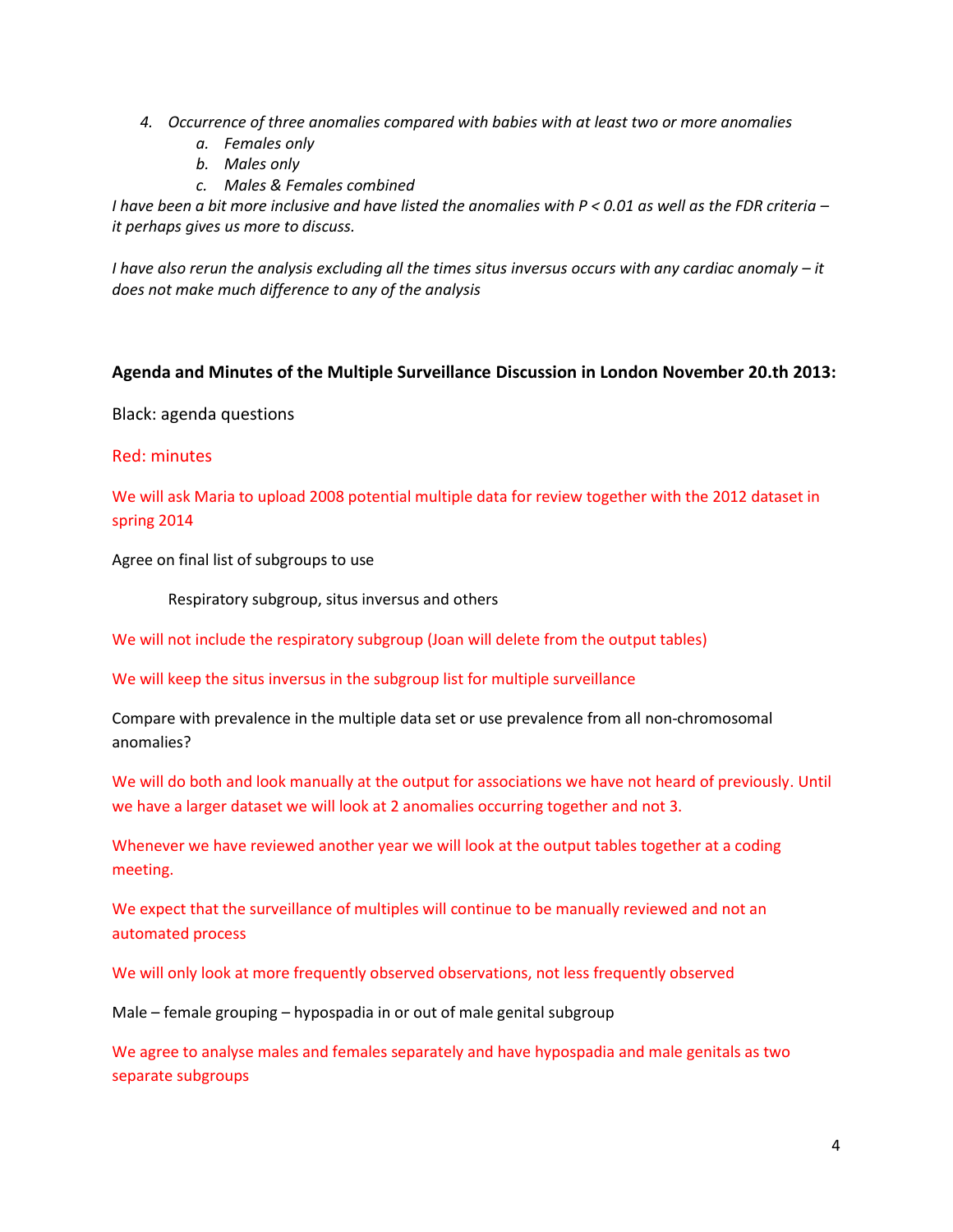Conclusions from manual surveillance output for the dataset 2009-2011:

Duodenal atresia/common AV canal: (karyotype performed for the six cases? Ester check in Belfast) then check literature

Hydrocephalus and common arterial truncus –Ester check hydrocephalus info – then check literature

Male: Tetralogy of Fallot and anorectal atresia/stenosis: Ester check in Belfast for VATER - then check literature

How to do geographical surveillance and surveillance over time? Much more years of data is needed before we can do this

Use for pharmacovigilance? Results from the multiple surveillance may be used when we have the 5 year dataset.

Add more years backwards? 2008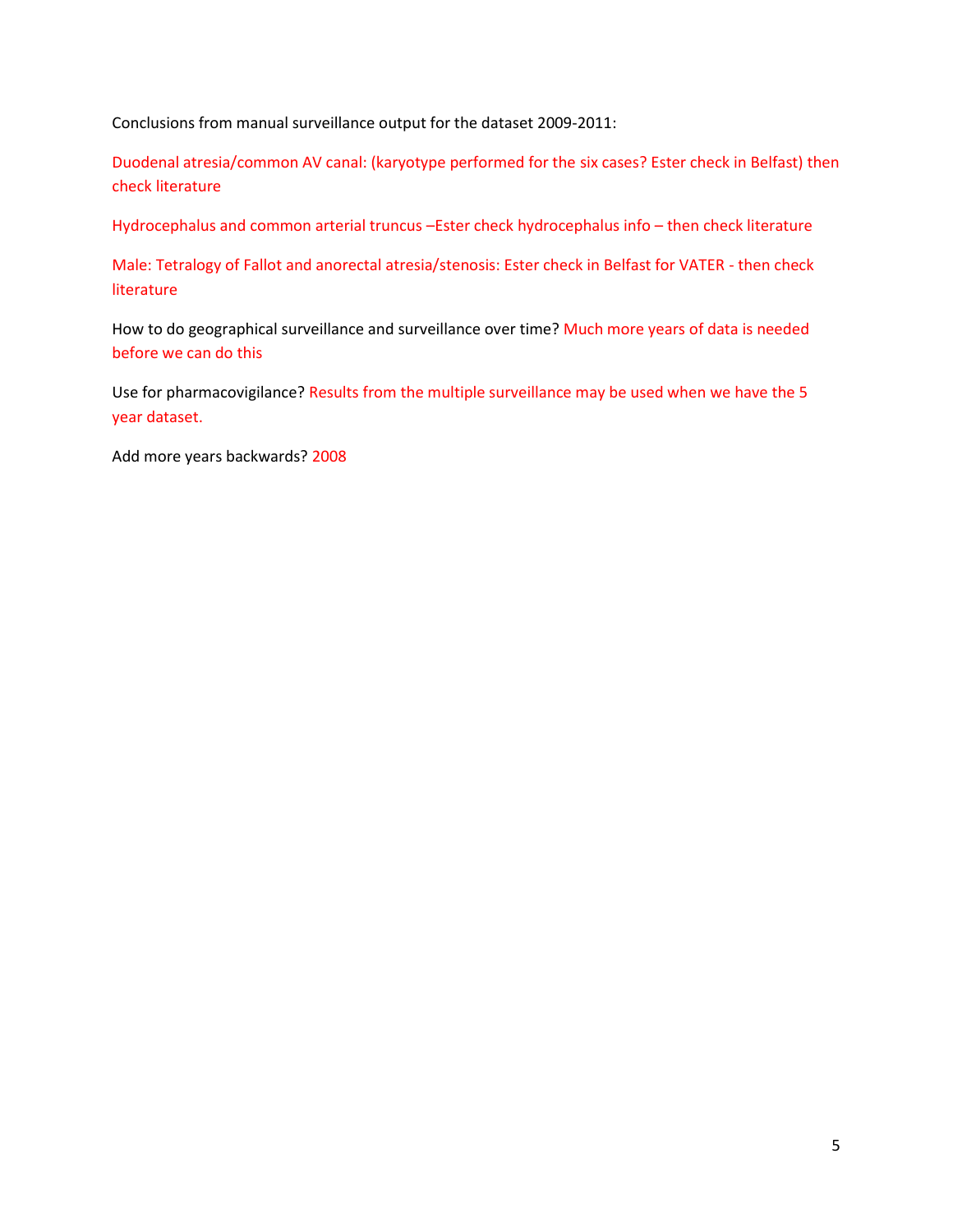#### **January 2014: revision of methodology by Michiel and Joan after the London meeting:**

#### **Decision points**

- Following discussion with Prof. Joan Morris late 2013, it was decided not to proceed with the 3 way comparison since the 3-way comparison essentially is three 2-way comparisons and adds to multiple testing. Any association detected by 3-way comparison will also be detected by the 2 way comparisons. Additionally, 3-way comparison leads to a large number of associations based on 1 or 2 cases.
- Following discussion with Joan Morris on January 8th 2014, it was decided to test the multiple CA control group versus the any CA (isolated and multiple) control group. It was also decided to remove all negative associations before utilizing the multiple testing procedure because 1) negative associations are generally artifacts (e.g. anencephaly and various CHD), 2) negative associations have no clinical relevance and 3) negative associations distort the multiple testing procedure by adding a large amount of very low p-values. As a result, Simes tests the p-values of positive correlations to much less stringent thresholds.

#### **Table A: Dataset – Multiple CA controls only**

N of H0 rejected for positive correlations

| Male + Female |               | Male    |               | Female         |               |
|---------------|---------------|---------|---------------|----------------|---------------|
| FDR 10%       | <b>FDR 5%</b> | FDR 10% | <b>FDR 5%</b> | <b>FDR 10%</b> | <b>FDR 5%</b> |
| ີ<br>∠∪       | 18            |         |               | <b>. .</b>     | -             |

#### **Table B: Dataset – Any CA controls only**

N of H0 rejected for positive correlations

| Male + Female |               | Male           |               | Female         |               |
|---------------|---------------|----------------|---------------|----------------|---------------|
| FDR 10%       | <b>FDR 5%</b> | <b>FDR 10%</b> | <b>FDR 5%</b> | <b>FDR 10%</b> | <b>FDR 5%</b> |
| $\sim$        |               |                | O             | ᅩ              | u             |

### **Table 4 and 5 present the results of the multiple surveillance after revision of the methodology in January 2014.**

The three associations taken out for further individual review of cases are still significant (female duodenal atresia + AV canal, female hydrocephalus + truncus arteriosus and male Tetralogy of Fallot + anal atresia).

Many associations in the tables are already known and described in the literature, example NTD and omphalocele. Other examples are the anomalies in VATER/VACTERL, limb-body-wall complex, OEIS, amniotic band sequence and other sequences.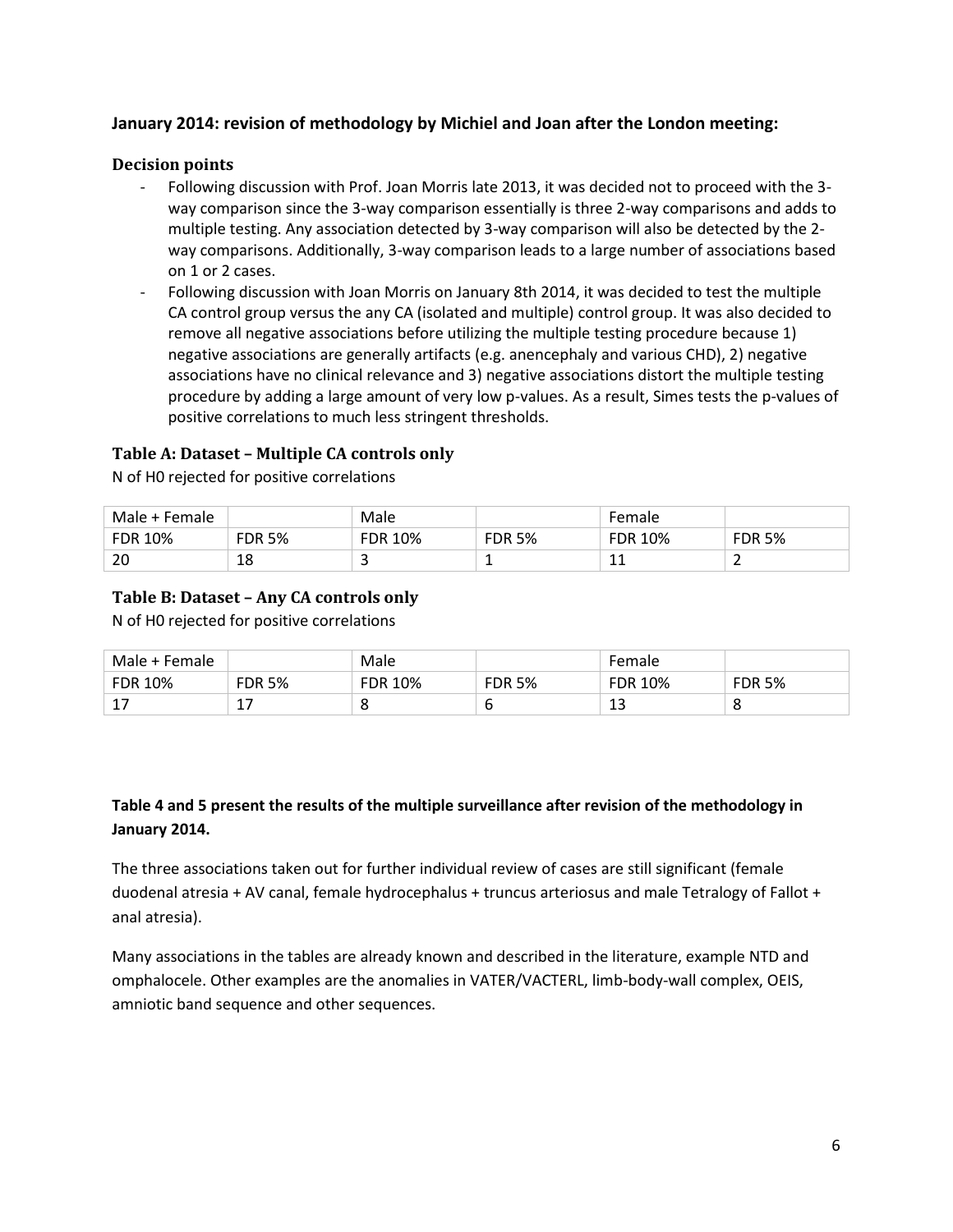## **Table 1**

| <b>EUROCAT Subgroups</b>               | exclude                           |
|----------------------------------------|-----------------------------------|
| Nervous system                         | <b>Excluding NTD</b>              |
| <b>Neural Tube Defects</b>             |                                   |
| Eye                                    |                                   |
| Ear, face and neck                     |                                   |
| Less severe CHD                        | CHD subgroup excluding severe CHD |
| Severe CHD                             |                                   |
| Respiratory                            |                                   |
| Cleft lip with or without cleft palate |                                   |
| Cleft palate                           |                                   |
| Digestive system                       | Excluding diaphragmatic hernia    |
| Diaphragmatic hernia                   |                                   |
| Gastroschisis                          |                                   |
| Omphalocele                            |                                   |
| Urinary                                |                                   |
| Genital                                | <b>Excluding hypospadia</b>       |
| Hypospadia                             |                                   |
| Limb                                   | <b>Excluding limb reduction</b>   |
| Limb reduction                         |                                   |
| Craniosynostosis                       |                                   |
| Situs inversus                         |                                   |
| Congenital skin disorders              |                                   |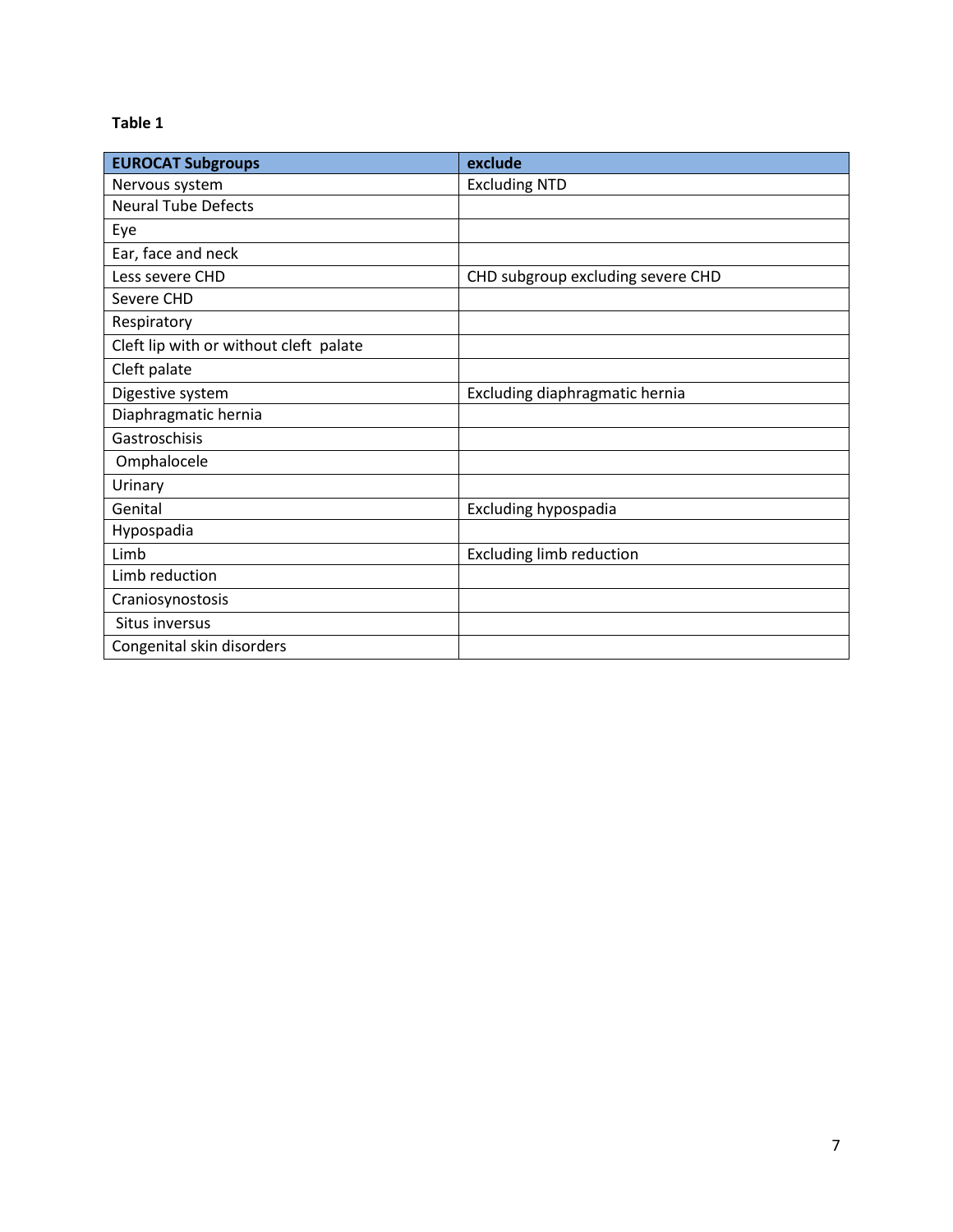#### **Table 2**

## Results from subgroups in table 1

| Anomaly 1      | Anomaly 2           | Anomaly 3           | Observed/expected | P value |
|----------------|---------------------|---------------------|-------------------|---------|
| nervousexclntd | earfaceneck         | resp                | 5.2               | 0.0002  |
| severeschd     | resp                | dhernia             | 4.1               | 0.0010  |
| nervousexclntd | eye                 | resp                | 3.7               | 0.0001  |
| severeschd     | digestexclhern      | sinvers             | 3.4               | 0.0030  |
| ntd            | omphalo             | urinary             | 3.1               | 0.0013  |
| nervousexclntd | eye                 | cleftlip            | 3.0               | 0.0093  |
| ntd            | urinary             | genitalexclhypospad | 2.7               | 0.0030  |
| digestexclhern | genitalexclhypospad | limbred             | 2.6               | 0.0101  |
| digestexclhern | urinary             | genitalexclhypospad | 2.5               | 0.0000  |

| Anomaly 1      | Anomaly 2           | Observed/expected | Pvalue | Male – female<br>significance |
|----------------|---------------------|-------------------|--------|-------------------------------|
| severeschd     | sinvers             | 4.14              | 0.0000 | M and F                       |
| ntd            | omphalo             | 3.69              | 0.0000 |                               |
| ntd            | gstro               | 2.99              | 0.0011 |                               |
| nervousexclntd | eye                 | 2.07              | 0.0000 | M and F                       |
| resp           | dhernia             | 1.94              | 0.0010 |                               |
| urinary        | genitalexclhypospad | 1.58              | 0.0000 | F                             |
| digestexclhern | genitalexclhypospad | 1.46              | 0.0006 | F                             |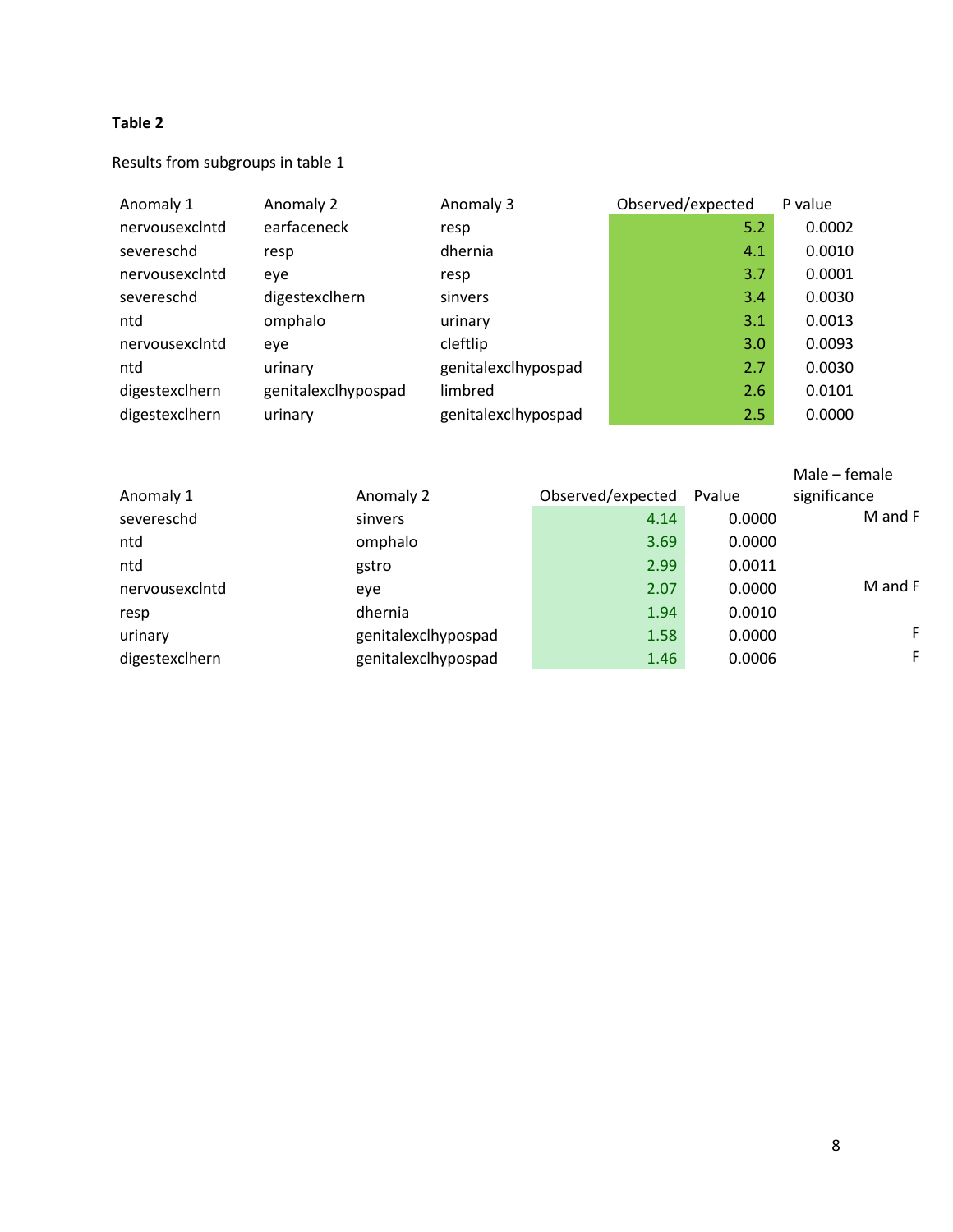## **Table 3**

List of subgroups used for the 4.th data output – numbering according to Joan's programming

| Nervous system (excl z2-z7)<br>Z1          |
|--------------------------------------------|
| Z <sub>2</sub><br>Anencephalus and similar |
| Z <sub>3</sub><br>Encephalocele            |
| Spina Bifida<br>$\mathsf{Z}4$              |
| Hydrocephalus<br>Z5                        |
| Microcephaly<br>Z <sub>6</sub>             |
| Arhinencephaly / holoprosencephaly<br>Z7   |
| Anophthalmos / microphthalmos<br>Z8        |
| <b>Z9</b><br>Congenital cataract           |
| Z10<br>Congenital glaucoma                 |
| Z11<br>Anotia                              |
| Z12<br>Common arterial truncus             |
| Transposition of great vessels<br>Z13      |
| Single ventricle<br>Z14                    |
| Z15<br><b>VSD</b>                          |
| Z16<br><b>ASD</b>                          |
| AVSD<br>Z17                                |
| <b>Tetralogy of Fallot</b><br>Z18          |
| Z19<br>Tricuspid atresia and stenosis      |
| Ebstein's anomaly<br>Z20                   |
| Pulmonary valve stenosis<br>Z21            |
| Z22<br>Pulmonary valve atresia             |
| Z23<br>Aortic valve atresia/stenosis       |
| Z24<br>Hypoplastic left heart              |
| Hypoplastic right heart<br>Z25             |
| Coarctation of aorta<br>Z26                |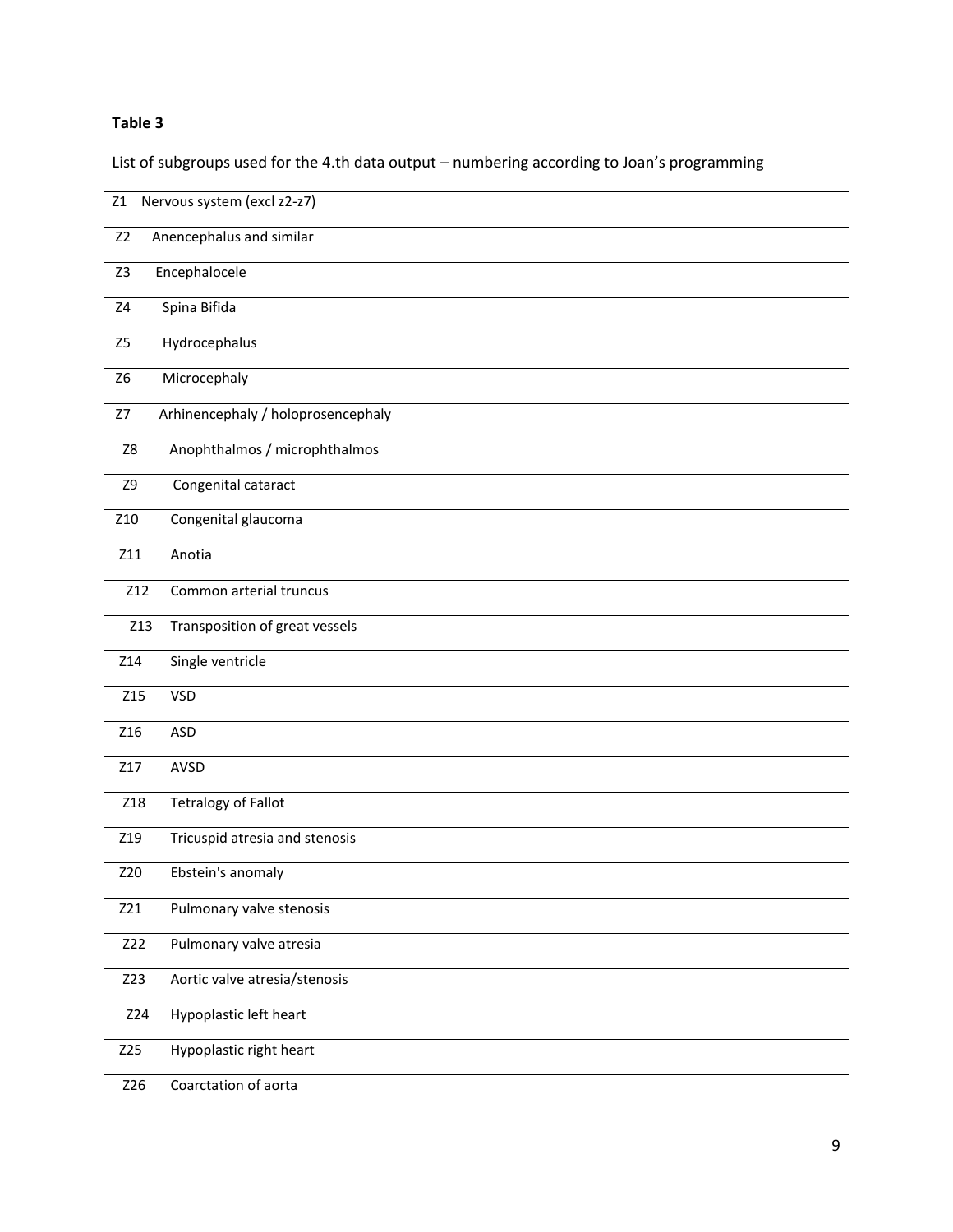| Z27        | Total anomalous pulm venous return                              |
|------------|-----------------------------------------------------------------|
| Z28        | PDA as only CHD in term infants (GA +37 weeks)                  |
| Z30        | Choanal atresia                                                 |
| Z31        | Cystic adenomatous malf of lung                                 |
| Z32        | Cleft lip with or without cleft palate                          |
| Z33        | Cleft palate                                                    |
| Z34        | Oesophageal atresia with or without tracheo-oesophageal fistula |
| Z35        | Duodenal atresia or stenosis                                    |
| Z36        | Atresia or stenosis of other parts of small intestine           |
| Z37        | Ano-rectal atresia and stenosis                                 |
| Z38        | Hirschsprung's disease                                          |
| Z39        | Atresia of bile ducts                                           |
| Z40        | Annular pancreas                                                |
| Z41        | Diaphragmatic hernia                                            |
| <b>Z42</b> | Gastroschisis                                                   |
| Z43        | Omphalocele                                                     |
| Z44        | Bilateral renal agenesis including Potter syndrome              |
| Z45        | Renal Dysplasia                                                 |
| Z46        | Congenital hydronephrosis                                       |
| Z47        | Bladder exstrophy and/or epispadia                              |
| Z48        | Posterior urethral valve and/or prune belly                     |
|            | Genital Z59 female Z60 Male                                     |
| Z61        | Hypospadia                                                      |
| Z62        | Indeterminate sex                                               |
| Z49        | Limb reduction                                                  |
| Z50        | Club foot - talipes equinovarus                                 |
| Z51        | Hip dislocation and/or dysplasia                                |
| Z52        | Polydactyly                                                     |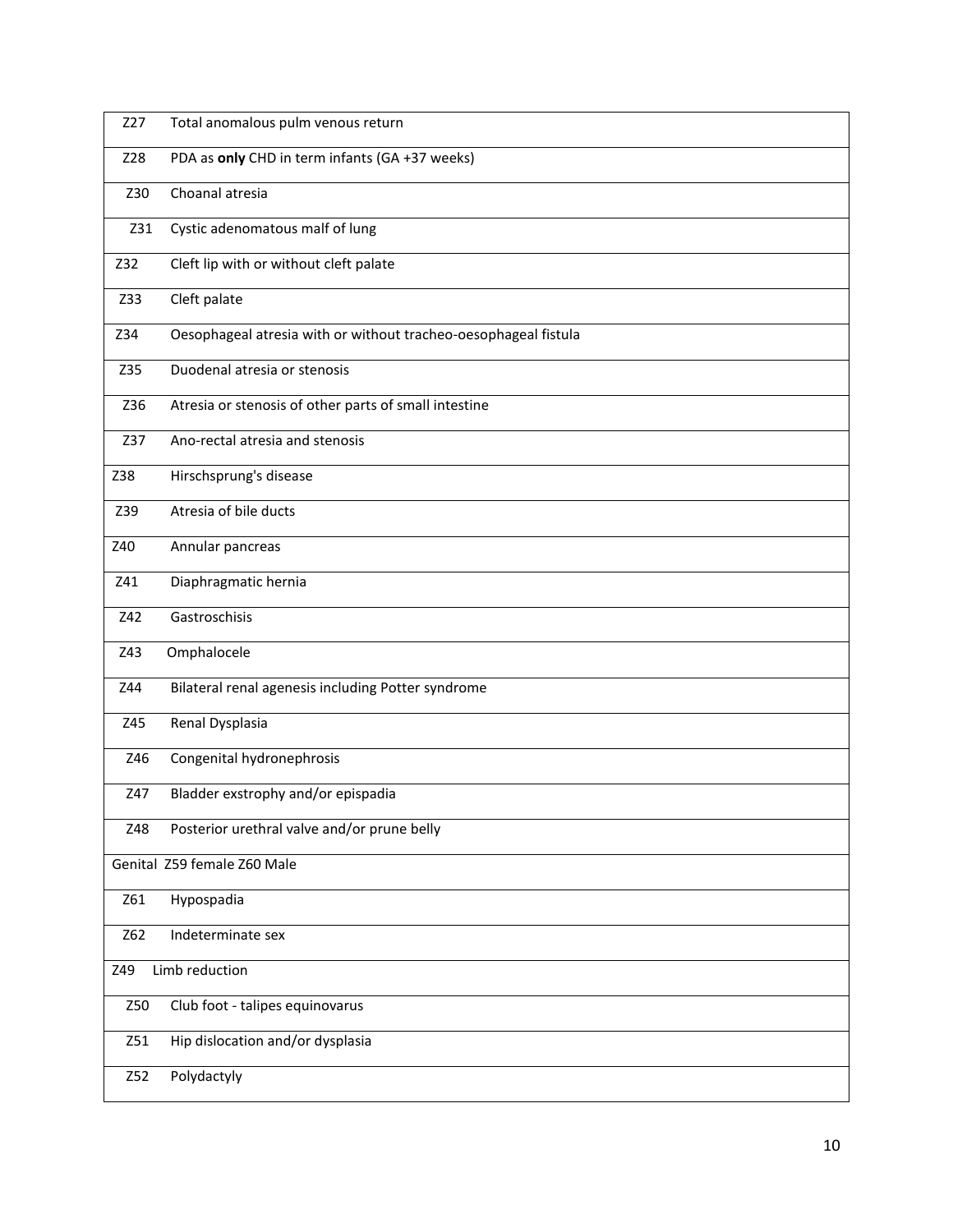| Z53             | Syndactyly                                  |
|-----------------|---------------------------------------------|
| Z54             | Skeletal dysplasias                         |
| Z55             | Craniosynostosis                            |
| Z56             | Congenital constriction bands/amniotic band |
| Z <sub>57</sub> | Situs inversus                              |
| Z58             | Congenital skin disorders                   |

#### **For the first analysis using subgroups from Table 3 – see excel document from London meeting**

**Table 4 and 5 includes the results after the methodology revision in January 2014**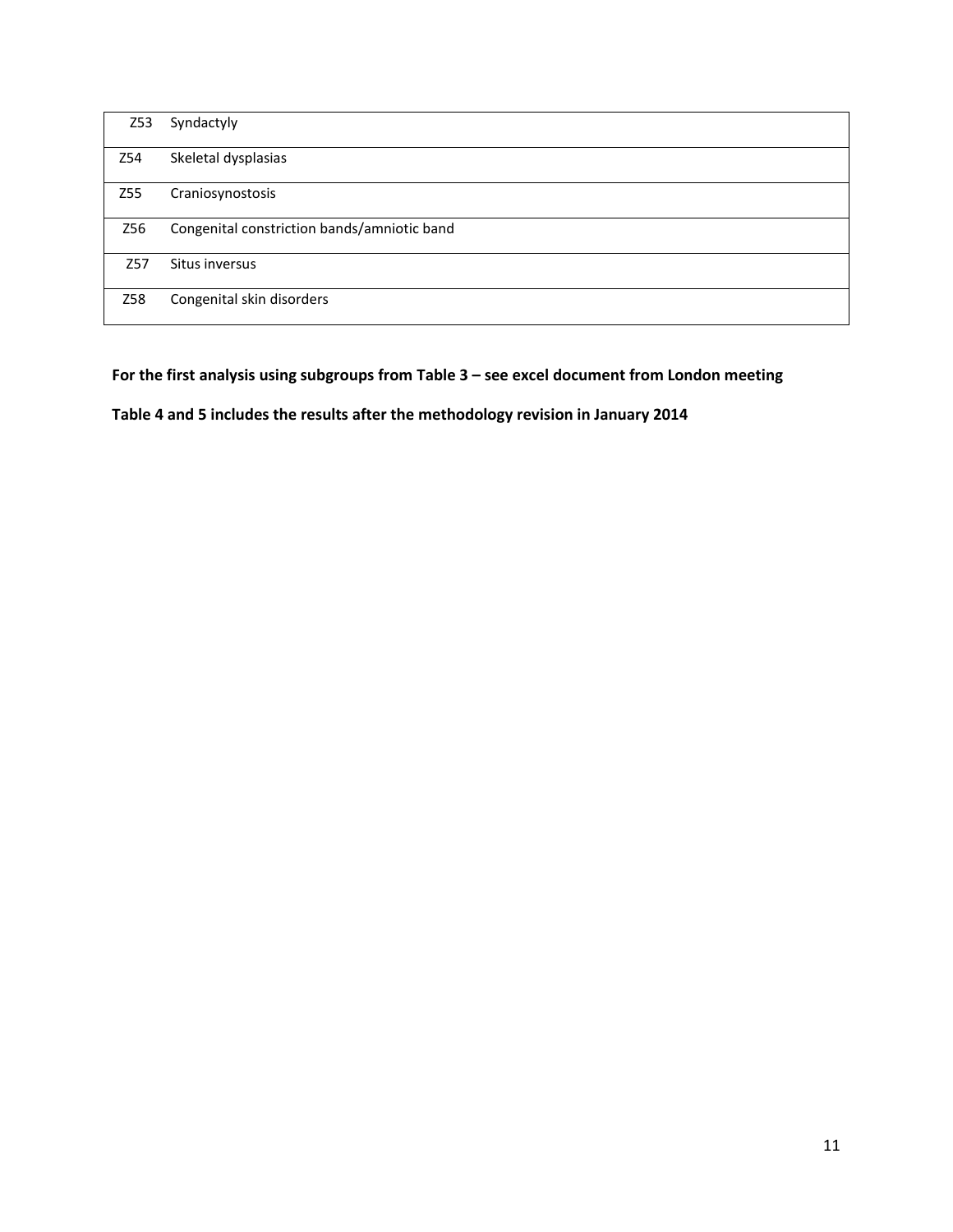| <b>Sex</b> | <b>Anomaly 1</b>  | Anomaly2               | p-value  | <b>Risk</b> | <b>Controls</b> | CA1 no          | CA <sub>2</sub> no | $CA1 +$         | <b>FDR</b>   | <b>FDR</b>   |
|------------|-------------------|------------------------|----------|-------------|-----------------|-----------------|--------------------|-----------------|--------------|--------------|
|            |                   |                        |          | Ratio       |                 | CA <sub>2</sub> | CA1                | CA <sub>2</sub> | 10           | 5            |
| Combined   | AnorectalAtr      | RenalDysplasia         | 6.19E-13 | 3.44        | 44672           | 620             | 882                | 46              | $\mathbf{1}$ | $\mathbf{1}$ |
| Combined   | Omphalocele       | BladderExtrophy        | 1.17E-10 | 9.24        | 45608           | 451             | 146                | 15              | $\mathbf{1}$ | $\mathbf{1}$ |
| Male       | AnorectalAtr      | RenalDysplasia         | 8.32E-10 | 3.72        | 24904           | 346             | 523                | 30              | $\mathbf{1}$ | $\mathbf{1}$ |
| Female     | AnorectalAtr      | BladderExtrophy        | 6.68E-09 | 14.92       | 18086           | 255             | 33                 | 9               | $\mathbf{1}$ | $\mathbf{1}$ |
| Combined   | AnorectalAtr      | BladderExtrophy        | 1.46E-08 | 6.47        | 45408           | 651             | 146                | 15              | $\mathbf{1}$ | $\mathbf{1}$ |
| Female     | Omphalocele       | BladderExtrophy        | 1.28E-06 | 17.05       | 18193           | 148             | 36                 | 6               | $\mathbf{1}$ | $\mathbf{1}$ |
| Male       | AnorectalAtr      | BilateralRenalAgenesis | 2.67E-06 | 5.94        | 25311           | 365             | 116                | 11              | $\mathbf 1$  | 1            |
| Combined   | AnorectalAtr      | BilateralRenalAgenesis | 0.000011 | 4.08        | 45330           | 652             | 224                | 14              | $\mathbf{1}$ | $\mathbf{1}$ |
| Combined   | AnorectalAtr      | LimbReduction          | 1.16E-05 | 2.33        | 44633           | 634             | 921                | 32              | $\mathbf{1}$ | $\mathbf{1}$ |
| Combined   | AnorectalAtr      | Omphalocele            | 1.84E-05 | 2.98        | 45108           | 646             | 446                | 20              | $\mathbf{1}$ | $\mathbf{1}$ |
| Combined   | ArinencephalyHolo | AnophMicroph           | 6.24E-05 | 8.94        | 45872           | 189             | 153                | 6               | $\mathbf{1}$ | $\mathbf{1}$ |
| Combined   | Omphalocele       | CompleteAbsLimb        | 6.38E-05 | 11.81       | 45717           | 461             | 37                 | 5               | $\mathbf 1$  | 1            |
| Combined   | Hydrocephalus     | AnophMicroph           | 0.000177 | 3.30        | 44930           | 1131            | 146                | 13              | $\mathbf{1}$ | $\mathbf{1}$ |
| Female     | Omphalocele       | CompleteAbsLimb        | 0.000196 | 25.58       | 18218           | 151             | 11                 | 3               | $\mathbf{1}$ | $\mathbf{1}$ |
| Combined   | Anencephaly       | Omphalocele            | 0.000272 | 2.44        | 44961           | 793             | 446                | 20              | $\mathbf{1}$ | $\mathbf{1}$ |
| Combined   | AnorectalAtr      | CompleteAbsLimb        | 0.000335 | 8.26        | 45517           | 661             | 37                 | 5               | $\mathbf{1}$ | $\mathbf{1}$ |
| Female     | AnorectalAtr      | Omphalocele            | 0.000393 | 4.07        | 17974           | 255             | 145                | 9               | $\mathbf{1}$ | $\mathbf{1}$ |
| Combined   | <b>NTD</b>        | Omphalocele            | 0.000488 | 1.78        | 43675           | 2079            | 428                | 38              | $\mathbf{1}$ | $\mathbf{1}$ |
| Male       | TetralogyFallot   | AnorectalAtr           | 0.000776 | 2.60        | 25046           | 381             | 361                | 15              | $\mathbf{1}$ | $\mathbf{1}$ |
| Combined   | Microcephaly      | AnophMicroph           | 0.000827 | 4.67        | 45632           | 429             | 152                | 7               | $\mathbf{1}$ | $\mathbf{1}$ |
| Female     | AnorectalAtr      | CompleteAbsLimb        | 0.000948 | 14.92       | 18108           | 261             | 11                 | 3               | $\mathbf{1}$ | $\mathbf{1}$ |
| Male       | AnorectalAtr      | LimbReduction          | 0.001148 | 2.34        | 24945           | 359             | 482                | 17              | $\mathbf 1$  | $\mathbf{1}$ |
| Combined   | Encephalocele     | AnophMicroph           | 0.0012   | 6.37        | 45838           | 223             | 154                | 5               | $\mathbf{1}$ | $\mathbf{1}$ |
| Male       | Omphalocele       | BladderExtrophy        | 0.001579 | 5.95        | 25501           | 192             | 105                | 5               | $\mathbf{1}$ | $\mathbf{1}$ |
| Female     | Hydrocephalus     | AnophMicroph           | 0.001663 | 4.05        | 17861           | 453             | 62                 | $\overline{7}$  | $\mathbf{1}$ | $\mathbf{1}$ |

## **Table 4: Associations considered statistically significant using "any" control (both isolated and multiple CA)**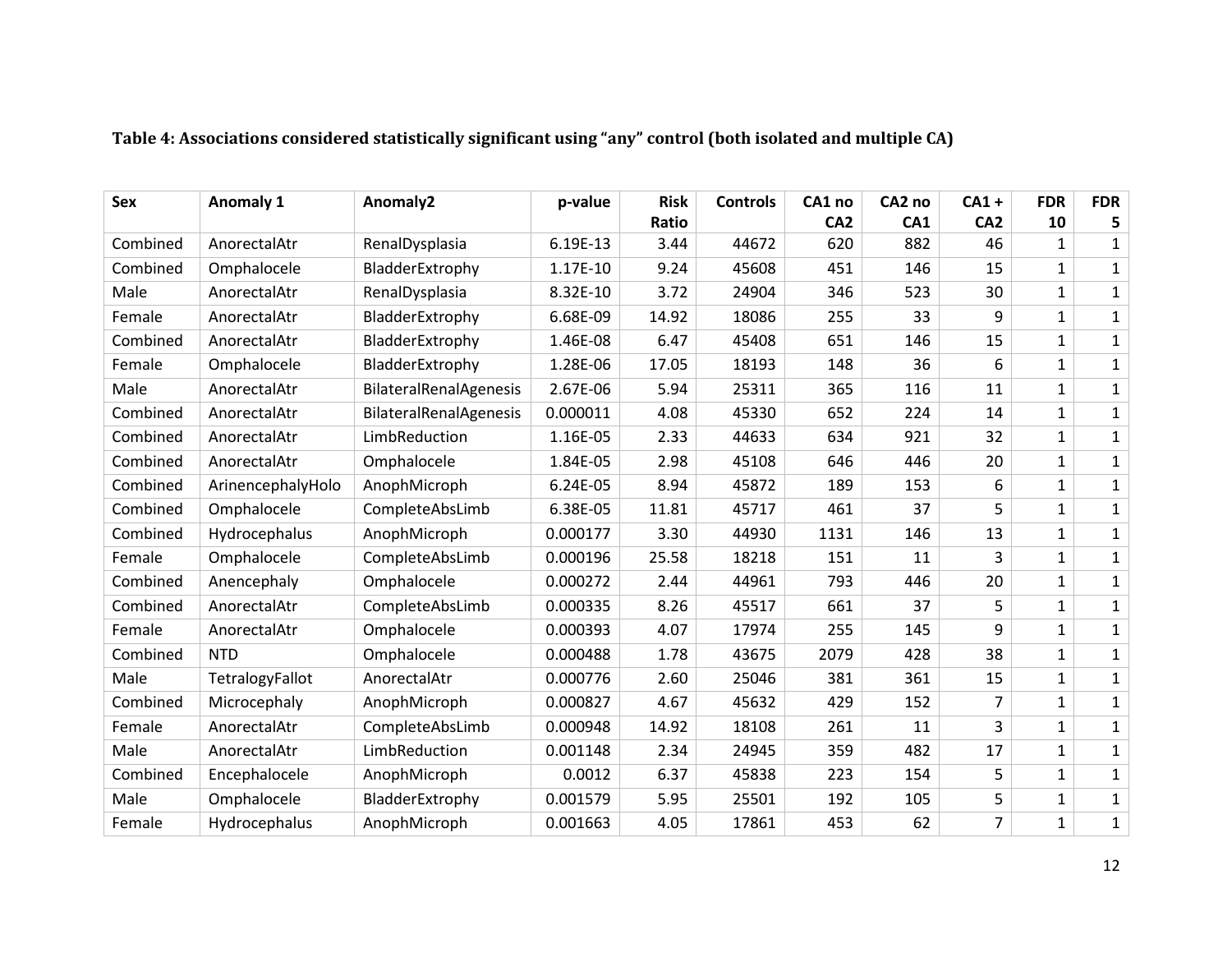| Male     | ArinencephalyHolo          | AnophMicroph       | 0.001806 | 12.50 | 25648 | 69   | 83  | 3                        |              |              |
|----------|----------------------------|--------------------|----------|-------|-------|------|-----|--------------------------|--------------|--------------|
| Female   | AVSD                       | DuodenalAtr        | 0.002582 | 4.37  | 18058 | 206  | 113 | 6                        | 1            |              |
| Combined | TetralogyFallot            | OesophagealAtresia | 0.002708 | 2.16  | 45025 | 654  | 524 | 17                       |              |              |
| Male     | BilateralRenalAgen<br>esis | CompleteAbsLimb    | 0.002757 | 25.40 | 25662 | 125  | 14  | $\overline{2}$           |              | $\mathbf{0}$ |
| Female   | AnorectalAtr               | RenalDysplasia     | 0.00283  | 2.56  | 17804 | 252  | 315 | 12                       |              |              |
| Male     | Microcephaly               | AnophMicroph       | 0.003438 | 6.49  | 25536 | 181  | 82  | 4                        |              | $\mathbf{0}$ |
| Female   | SevereCHD                  | CompleteAbsLimb    | 0.003938 | 4.35  | 16866 | 1503 | 9   | 5                        |              | $\mathbf{0}$ |
| Combined | AVSD                       | DuodenalAtr        | 0.004421 | 3.47  | 45582 | 419  | 212 | $\overline{\phantom{a}}$ | $\mathbf{1}$ |              |
| Combined | TetralogyFallot            | AnorectalAtr       | 0.004505 | 1.97  | 44902 | 652  | 647 | 19                       | 1            |              |
| Female   | <b>SitusInversus</b>       | AtresiaBileDucts   | 0.005366 | 18.24 | 18290 | 61   | 30  | $\overline{2}$           | 1            | $\mathbf{0}$ |
| Female   | Hydrocephalus              | CommonArtTrunc     | 0.008644 | 3.38  | 17858 | 454  | 65  | 6                        |              | $\mathbf{0}$ |
| Female   | AnorectalAtr               | LimbReduction      | 0.010033 | 2.17  | 17746 | 252  | 373 | 12                       |              | $\Omega$     |
| Female   | AnophMicroph               | CleftLip           | 0.010668 | 2.88  | 17673 | 62   | 641 | 7                        |              | $\mathbf 0$  |
|          |                            |                    |          |       |       |      |     |                          |              |              |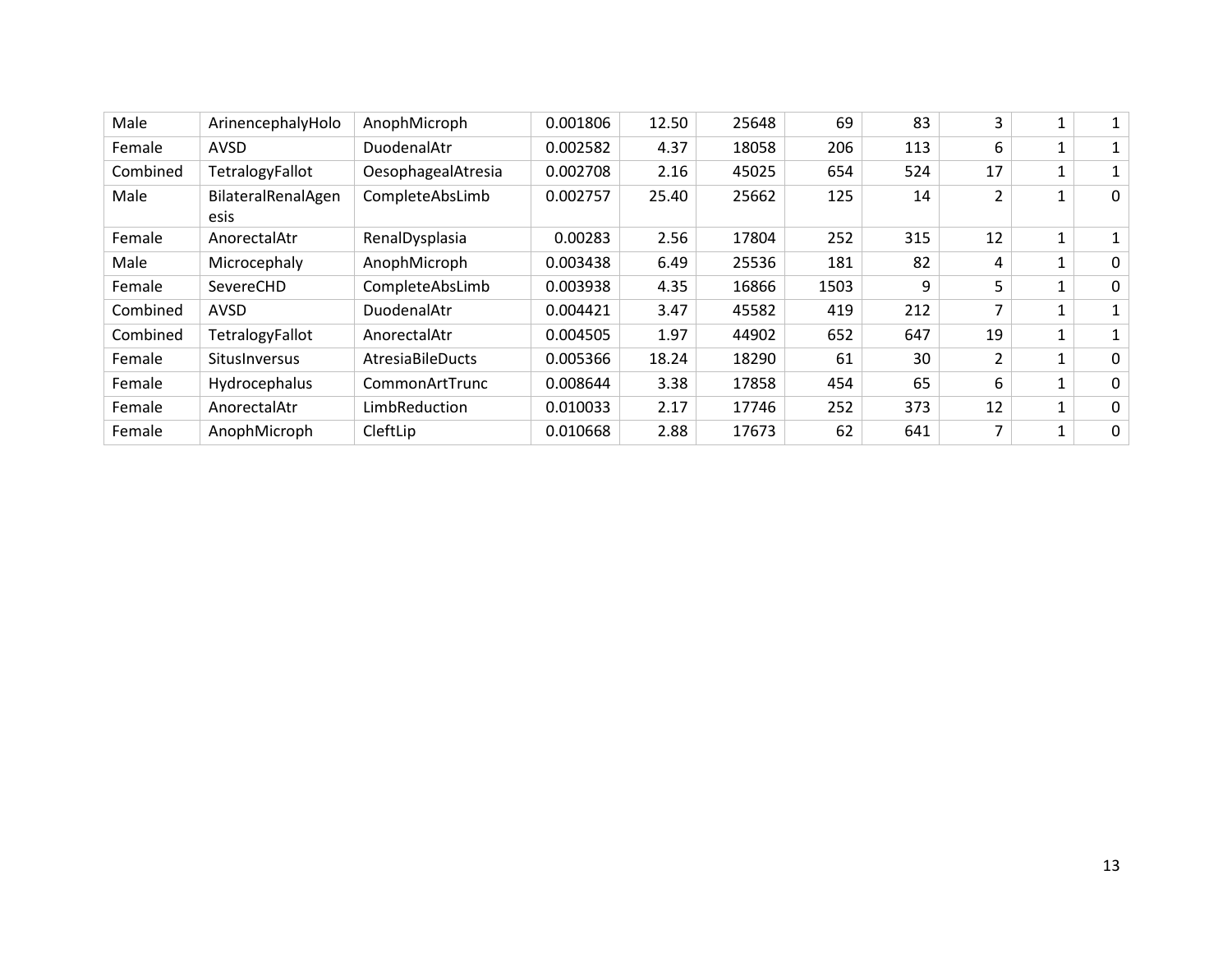| <b>Sex</b> | <b>Anomaly 1</b>  | Anomaly2               | p-value  | <b>Risk</b> | Contro | CA1 no          | CA2 no | $CA1 +$         | <b>FDR</b>   | <b>FDR</b>   |
|------------|-------------------|------------------------|----------|-------------|--------|-----------------|--------|-----------------|--------------|--------------|
|            |                   |                        |          | Ratio       | ls     | CA <sub>2</sub> | CA1    | CA <sub>2</sub> | 10           | 5            |
| Combined   | <b>NTD</b>        | Omphalocele            | 1.43E-11 | 3.70        | 3557   | 215             | 142    | 38              | $\mathbf{1}$ | $\mathbf{1}$ |
| Combined   | Anencephaly       | Omphalocele            | 6.11E-11 | 7.48        | 3716   | 56              | 160    | 20              | $\mathbf{1}$ | $\mathbf{1}$ |
| Combined   | Omphalocele       | BladderExtrophy        | 4.39E-10 | 7.89        | 3742   | 165             | 30     | 15              | $\mathbf{1}$ | $\mathbf{1}$ |
| Combined   | AnorectalAtr      | RenalDysplasia         | 1.22E-09 | 2.74        | 3436   | 317             | 153    | 46              | $\mathbf 1$  | $\mathbf{1}$ |
| Male       | AnorectalAtr      | RenalDysplasia         | 1.71E-07 | 2.93        | 1887   | 190             | 82     | 30              | $\mathbf{1}$ | $\mathbf{1}$ |
| Female     | AnorectalAtr      | BladderExtrophy        | 3.03E-06 | 6.56        | 1393   | 115             | 9      | 9               | $\mathbf{1}$ | $\mathbf{1}$ |
| Combined   | AnorectalAtr      | BladderExtrophy        | 5.54E-06 | 3.74        | 3559   | 348             | 30     | 15              | $\mathbf{1}$ | 1            |
| Female     | Omphalocele       | BladderExtrophy        | 3.35E-05 | 9.48        | 1455   | 53              | 12     | 6               | $\mathbf{1}$ | $\mathbf{1}$ |
| Combined   | PDAonlyCHDatTERM  | DiaphragmaticHernia    | 8.23E-05 | 3.55        | 3702   | 100             | 136    | 14              | $\mathbf{1}$ | $\mathbf{1}$ |
| Combined   | SpinaBifida       | Omphalocele            | 0.000115 | 3.13        | 3665   | 107             | 164    | 16              | $\mathbf{1}$ | $\mathbf{1}$ |
| Combined   | SevereCHD         | DuodenalAtr            | 0.000287 | 2.23        | 3345   | 539             | 47     | 21              | $\mathbf{1}$ | $\mathbf{1}$ |
| Combined   | Hydrocephalus     | AnophMicroph           | 0.000322 | 3.05        | 3632   | 255             | 52     | 13              | $\mathbf{1}$ | $\mathbf{1}$ |
| Combined   | ArinencephalyHolo | AnophMicroph           | 0.000391 | 6.64        | 3833   | 54              | 59     | 6               | $\mathbf{1}$ | $\mathbf{1}$ |
| Male       | Omphalocele       | BladderExtrophy        | 0.000456 | 7.64        | 2098   | 71              | 15     | 5               | $\mathbf{1}$ | $\mathbf 0$  |
| Combined   | AnorectalAtr      | BilateralRenalAgenesis | 0.000808 | 2.60        | 3543   | 349             | 46     | 14              | $\mathbf{1}$ | $\mathbf{1}$ |
| Combined   | AnophMicroph      | CleftLip               | 0.000857 | 3.23        | 3640   | 53              | 247    | 12              | $\mathbf{1}$ | $\mathbf{1}$ |
| Female     | PDAonlyCHDatTERM  | DiaphragmaticHernia    | 0.000908 | 4.22        | 1420   | 48              | 50     | 8               | $\mathbf{1}$ | $\mathbf 0$  |
| Combined   | <b>NTD</b>        | Gastroschisis          | 0.001062 | 3.00        | 3651   | 242             | 48     | 11              | $\mathbf 1$  | $\mathbf{1}$ |
| Male       | AnorectalAtr      | BilateralRenalAgenesis | 0.001083 | 2.90        | 1941   | 209             | 28     | 11              | $\mathbf{1}$ | $\mathbf 0$  |
| Female     | SevereCHD         | DuodenalAtr            | 0.001377 | 2.50        | 1289   | 198             | 26     | 13              | $\mathbf{1}$ | $\pmb{0}$    |
| Combined   | Encephalocele     | AnophMicroph           | 0.00175  | 6.10        | 3838   | 49              | 60     | 5               | $\mathbf{1}$ | $\mathbf{1}$ |
| Combined   | Hydrocephalus     | ConGlaucoma            | 0.001985 | 6.64        | 3679   | 264             | 5      | $\overline{a}$  | $\mathbf{1}$ | $\mathbf{1}$ |
| Combined   | Omphalocele       | CompleteAbsLimb        | 0.002593 | 5.10        | 3755   | 175             | 17     | 5               | $\mathbf 1$  | $\mathbf{1}$ |
| Female     | Hydrocephalus     | CommonArtTrunc         | 0.00284  | 4.07        | 1395   | 111             | 14     | 6               | $\mathbf{1}$ | $\mathbf 0$  |
| Female     | <b>AVSD</b>       | DuodenalAtr            | 0.002853 | 4.40        | 1435   | 52              | 33     | 6               | $\mathbf{1}$ | $\pmb{0}$    |